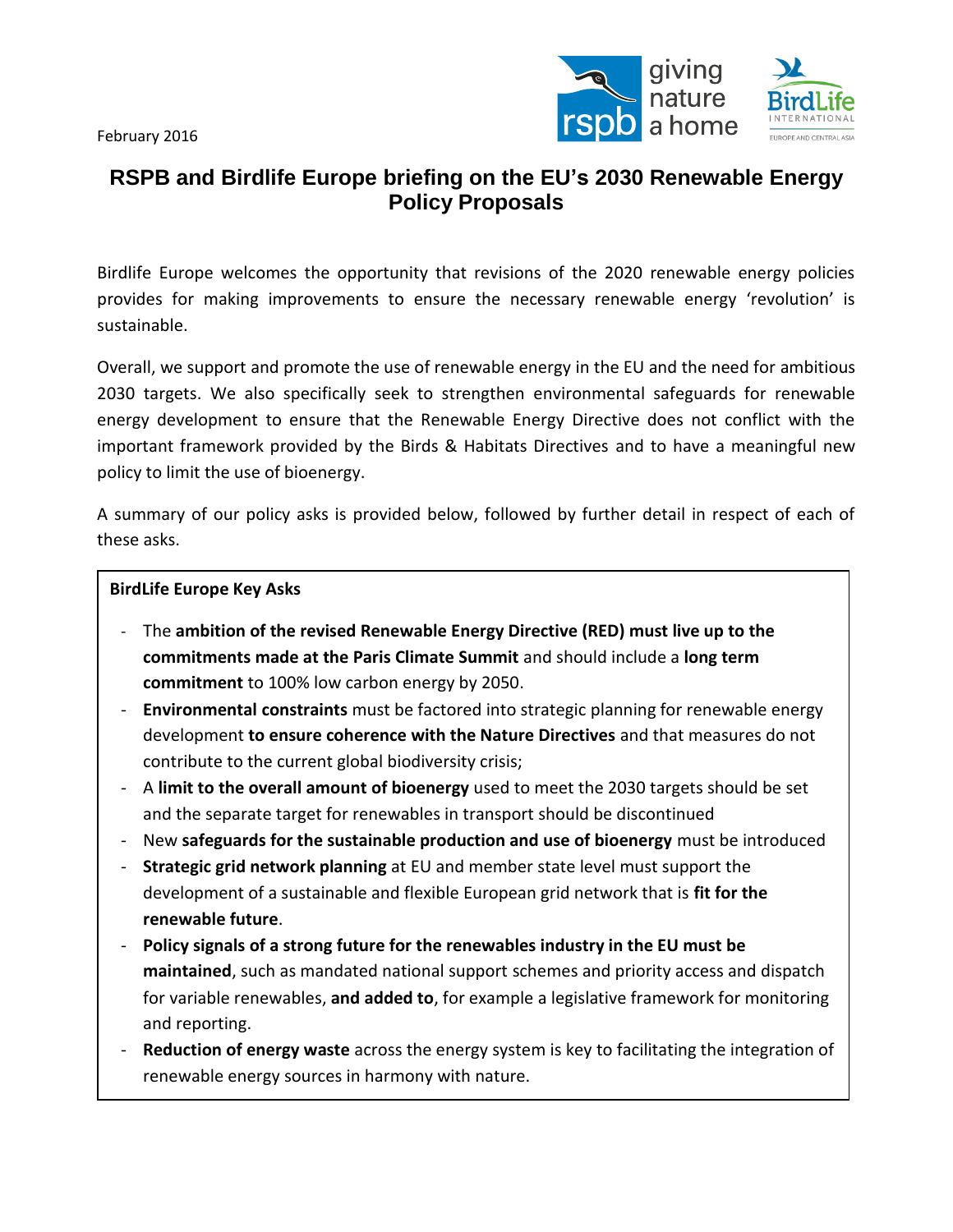## **The ambition of the revised RED must live up to the commitments made at the Paris Climate Summit and should include a long term commitment to 100% low carbon energy by 2050** The 'at least 27%' target for renewable energy is not good enough, especially within the context of current limited EU action on energy efficiency. Climate change is the greatest long-term threat to humans and wildlife. A strong EU target and policies to stimulate urgent action on renewable energy deployment are essential to ensure that average global temperature increases stay within the 1.5°C above pre-industrial levels, which was agreed in at the Paris Climate Summit in December 2015. Providing a long term perspective by setting a 2050 commitment is critical to ensure long term grid infrastructure network is appropriately enhanced (as called for by the Renewables Grid Initiative) thus avoiding white elephants that will be found to have unnecessarily adversely impacted the environment (and society). Ensuring the enhanced targets that will enable the EU to meet its Paris commitments remain binding on member states will help provide certainty to industry that there is a viable future for it in the EU, thereby helping to de-risk investment and making deployment cheaper in the long term.

## **Environmental constraints must be factored into strategic planning for renewable energy development to ensure coherence with the Nature Directives and that measures do not contribute to the current global biodiversity crisis**

There is sufficient potential to have clean and green renewable energy without damaging Europe's most important wildlife areas and species (including migratory species). However, there are currently insufficient environmental safeguards in the legislation. Renewable energy capacity can be built quickly and efficiently with intelligent strategic spatial planning that identifies low ecological risk areas for the different technologies, and safeguards that ensure environmental conservation. This would eliminate damaging conflicts between industry, NGOs and EU institutions as developments are rolled out. It would be regrettable if the energy legislation worked against existing environmental legislation. In particular the EU should ensure cross compliance between the Renewable Energy Directive and the Birds & Habitats Directives. The Governance of the Energy Union Regulations should require that a Strategic Environmental Assessment is carried out as part of the analysis needed to inform Member States national climate and energy action plans. This would need to show that they have taken into account ecological constraints when considering how much each technology can contribute their national ambition, and where in the country these are best promoted.

### **A limit to the overall amount of bioenergy used to meet the 2030 targets should be set and the separate target for renewables in transport should be discontinued**

More than 60% of the 2020 renewable energy target of the EU has been filled with bioenergy. The 10% target for renewable energy in transport has driven almost solely the deployment of food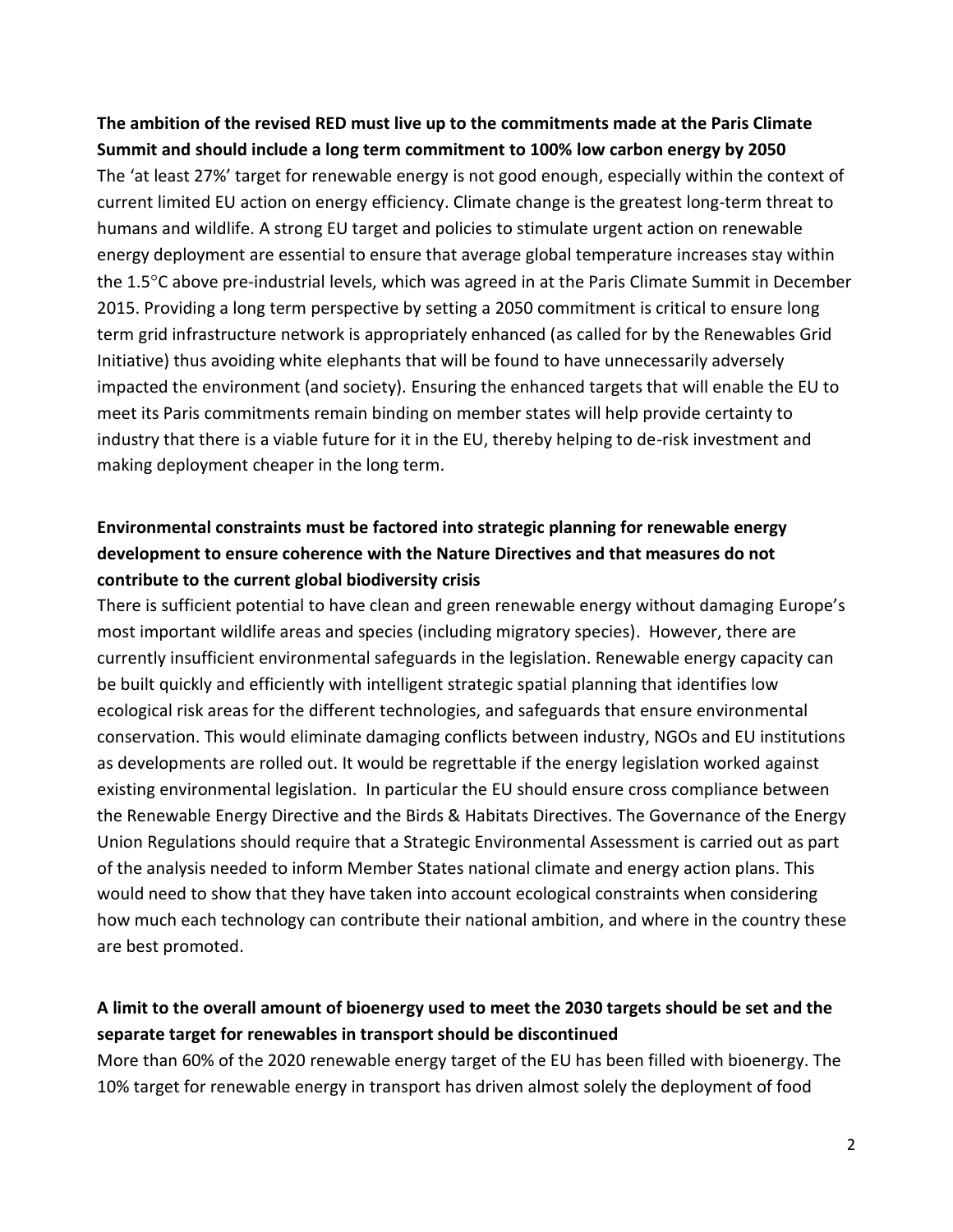based biofuels, leading to indirect land use change and increasing emissions instead of reducing them. Wood and land resources in Europe won't be enough to meet the targets for renewable energy by 2030 in addition to all the needs from other sectors in an environmentally sustainable way if no limitations are applied. To minimize the policy driven pressure on our ecosystems, the contribution of bioenergy towards the renewable energy targets should be limited in the Renewable Energy directive to what EU countries can sustainably supply (this does not mean excluding imports but it means ensuring that renewable energy policy does not further increase the net global footprint of the EU).

#### **New safeguards for the sustainable production and use of bioenergy must be introduced**

The EU's renewable energy policies currently allow public incentives and subsidies for the use of all kinds of bioenergy including food and feed crops, whole trees and even biomass that fails to deliver greenhouse gas savings. EU should introduce new safeguards for all bioenergy that is to be counted towards the renewable energy targets or to receive financial support. These safeguards should exclude sources of bioenergy with high environmental and climate risks and ensure that bioenergy supported is ecologically sustainable, delivers genuine GHG savings and doesn't significantly increase our global land use footprint.

### **Grid network planning and encouragement of demand side response, at EU and member state level must support the sustainable development of a flexible European grid network that is fit for the renewable future**

Grid connection and balancing system issues are often quoted as barriers to relying on renewable energy for all, or a large proportion, of our energy needs. However, much progress is being made and it has been shown that this does not have to be the case<sup>1</sup>. There is a need to develop a European grid network that is fit for the renewable future; a smarter, more flexible system compatible with environmental needs is required. Market design must be improved to enable and encourage (rather than inhibit) prosumers and innovation in demand-side response. At the same time, member states should be required to include in their national action plans details about how they will adapt their grid network to accommodate the increasing proportion of renewable generation seeking access to the system, and the increasingly distributed sources of this supply, taking into account the role that innovation in demand-side response and energy storage can play in reducing the need for new powerlines.

 $\overline{a}$ 

<sup>1</sup> http://www.greenpeace.org/eu-unit/Global/eu-unit/reports-briefings/2012%20pubs/Pubs%203%20Jul-Sep/E[R]%202012%20lr.pdf